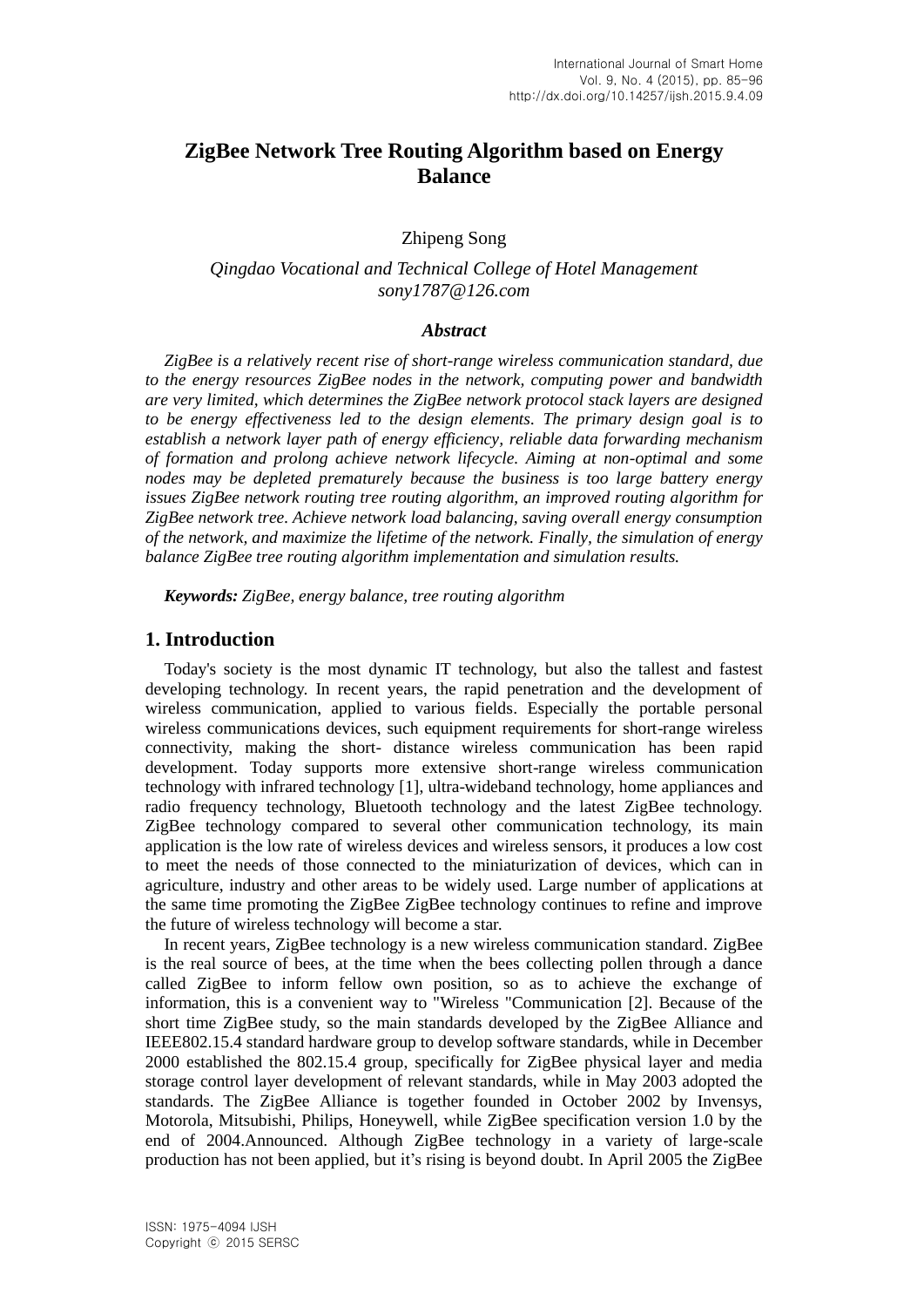Alliance has already produced a number of products for compatibility testing and validation. Member of the ZigBee Alliance is currently showing the growing strength of the trend, and now has more than one 200, ZigBee Alliance while in November 2006 announced the 1.1 version of the specification.

The main is a big advantage and development space in the transmission data rate and transmission distance wireless communication network technology, but as industrial inspection, agricultural testing, commercial and environmental testing and other applications, wireless sensor networks have been widely used. Because it is a small amount of data transmission, the transmission rate is low, but also the need for an apparatus for real-time communication, they are battery powered devices. This low-cost, low power consumption characteristic of a good make ZigBee technology has been widely applied. Sometimes traditional wireless communication technology occasionally to meet certain requirements, but their bulky equipment, with high power consumption, cost and other issues, making people more inclined to use ZigBee technology and new technology to replace the traditional wireless technology. British mlnvensys, United States Motorola, Japan's Mitsubishi Electric and Philips of the Netherlands was established in 2002 ZigBee technology alliance to jointly complete for technology research and development of ZigBee [3].

Currently ZigBee technology has become a focus of the study, which is generated in the short-range wireless communications technology, I believe that in the near future, research ZigBee technology will be a new wave, and its products will bring you more the ease and convenience, its technological development actuation of the Internet and computer integrated into everyone's daily life.

ZigBee technology leap in the development and improvement, it must be at the forefront of the development of digital technology, it is apparent power, cost, low rate advantage makes its application must be extensive. Expected in the next few years, the global ZigBee products each family will be over 60, the ultimate goal is to reach 100 expectations, I believe that in the near future, there will be more high-tech ZigBee product was added to our lives, as facilitate work and daily life.

Today, as a research hotspot of ZigBee short-range wireless communications technology research by various companies and research institutions, the prospects are very broad, in the near future there will certainly be a lot of associated wireless sensor products, bring to life convenient. But now through the study of the ZigBee Alliance analysis found that domestic research ZigBee technology is not perfect, the lack of studies comparing the architecture, it also does not have a big influence on product technology appear.

ZigBee network, while having a low-cost, low -power, low-rate features, but battery-powered feature, which means the energy of the whole network, computing power and bandwidth will be limited. Therefore, the design ZigBee network, the energy factors must also be considered as a key. In the physical layer and link layer media considered mainly low-power system design, at the network layer is designed to be reliable and energy -optimized design data forwarding, so that you can extend the life cycle of the entire network. ZigBee networks are battery -powered systems, and therefore the lifetime of ZigBee network nodes is very dependent on the battery. In the initial development stage of ZigBee in routing perspective, the key consideration is the traditional control overhead, average end delay and packet delivery ratio, but it lacks the consideration of energy, energy optimization. If in a network, the energy nodes are not guaranteed, the entire network cannot be normal communication, more reliable data forwarding node cannot imagine, but when some nodes energy depletion, when the nodes become death, but also lead to network segmentation, the overall performance of the network devastating blow. Therefore, energy optimization an important role in the ZigBee network is a must to get attention.

Next add in the ZigBee network can imagine the energy optimization mechanism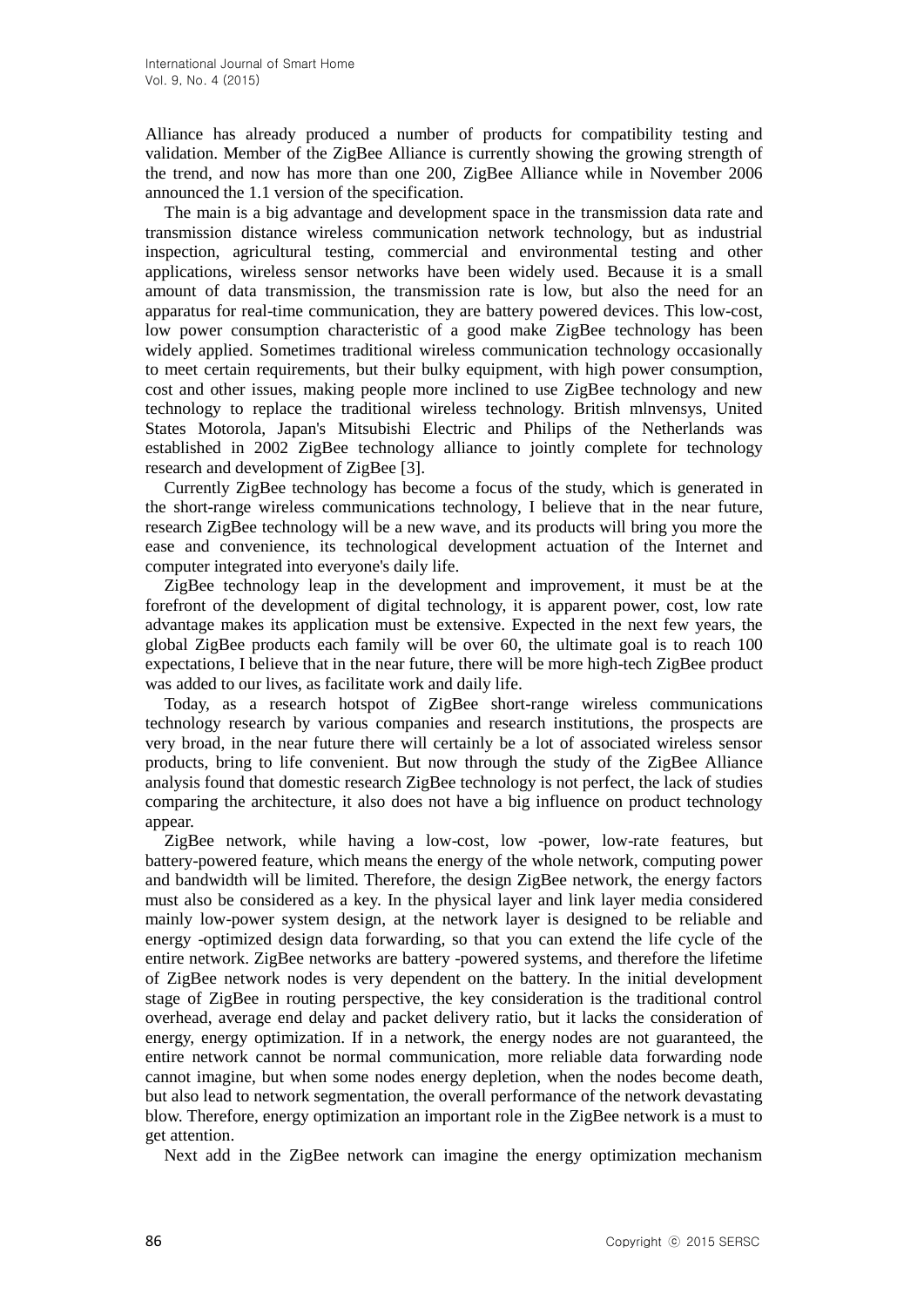related to the energy of the entire network to bring a maximized savings, then the entire network life cycle will be significantly increased. So research ZigBee network energy optimization is a subject of great significance. This article is specifically optimized for energy ZigBee network to study.

# **2. Related Works**

Abroad, zigBee research much earlier than domestic, and the results of the study also relatively abundant. In August 2002 the establishment of the ZigBee Alliance, a number of companies jointly established the ZigBee Alliance, in order to promote the development of ZigBee network technology, as companies have to provide their own technical Chaddrcon, Ember, Freeseale, Honeywe11, Motorala, Philaddrs, Sansung and so on. Not only that, while the development of ZigBee technology also introduces hundreds of little league IC, home appliances, and other products of the communications industry, members of the ZigBee Alliance currently has more than more than 300, but there are more ready to join the manufacturers and products [4].

Because ZigBee Alliance is composed of major companies for the purpose of non-profit Xie Hui, and serve for the development of ZigBee wireless technology, makes zigBee technology can be fully exploited in all walks of life, such as home appliances, energy, environment, industry, connections, sensors use of agricultural and other wireless networks and related standards. ZigBee technology is currently the fastest growth of the place is America, there is half the league members are from there, and the Pacific and Asia as well as Africa and Europe are only occupied the third. Union membership is not only more current but are from different industries, including software, chips, systems, terminals and other service providers, and are involved in a variety of industries, and is growing in. In China, the current is not so hot, participating enterprises and industries are generally relatively small.

Currently ZigBee market is still dominated by foreign manufacturers with, independent research and ZigBee wireless communication technology products in the country is still generally low, domestic research more to stay in academic research. Today, the major trend of ZigBee wireless sensor technology, has begun to have a lot of research institutes with universities began a product -oriented research, such as wireless sensor networking, wireless application technology as well as short-range wireless sensor networks, these technologies can be related products is associated with our lives, such as wireless meter reading, smart home, wireless logistics management and other aspects of " the country with the Research Institute of the University has begun to use the technology platform and foreign developers build their own chip ZigBee network [5].

ZigBee standard research perspective views of the system, there have been a lot of research began, and obtain the corresponding results. Time ZigBee wireless network synchronization issues, security issues, such as broadcasting, but also in the development process, various problems have been a very good improvement also began to offer more and more powerful. Although ZigBee development trend is good, but it also exists some problems, mainly:

1. An extended study of ZigBee technology: With the current technology, and other applications ZigBee technology is now the new direction. Wireless communication systems such as Linux / DSP and ZigBee together constitute the, Web / GPRS and ZigBee wireless network management system combined.

2. ZigBee technology is currently applied research: Today at home and abroad there are a large number of companies and research institutions, and they have put a lot of applications, such as: intelligent transportation, smart home, sensor network applications and embedded applications. Meanwhile Jennie in environmental monitoring and data collection and street lighting control production line are a combination of RFID applications ZigBee technology.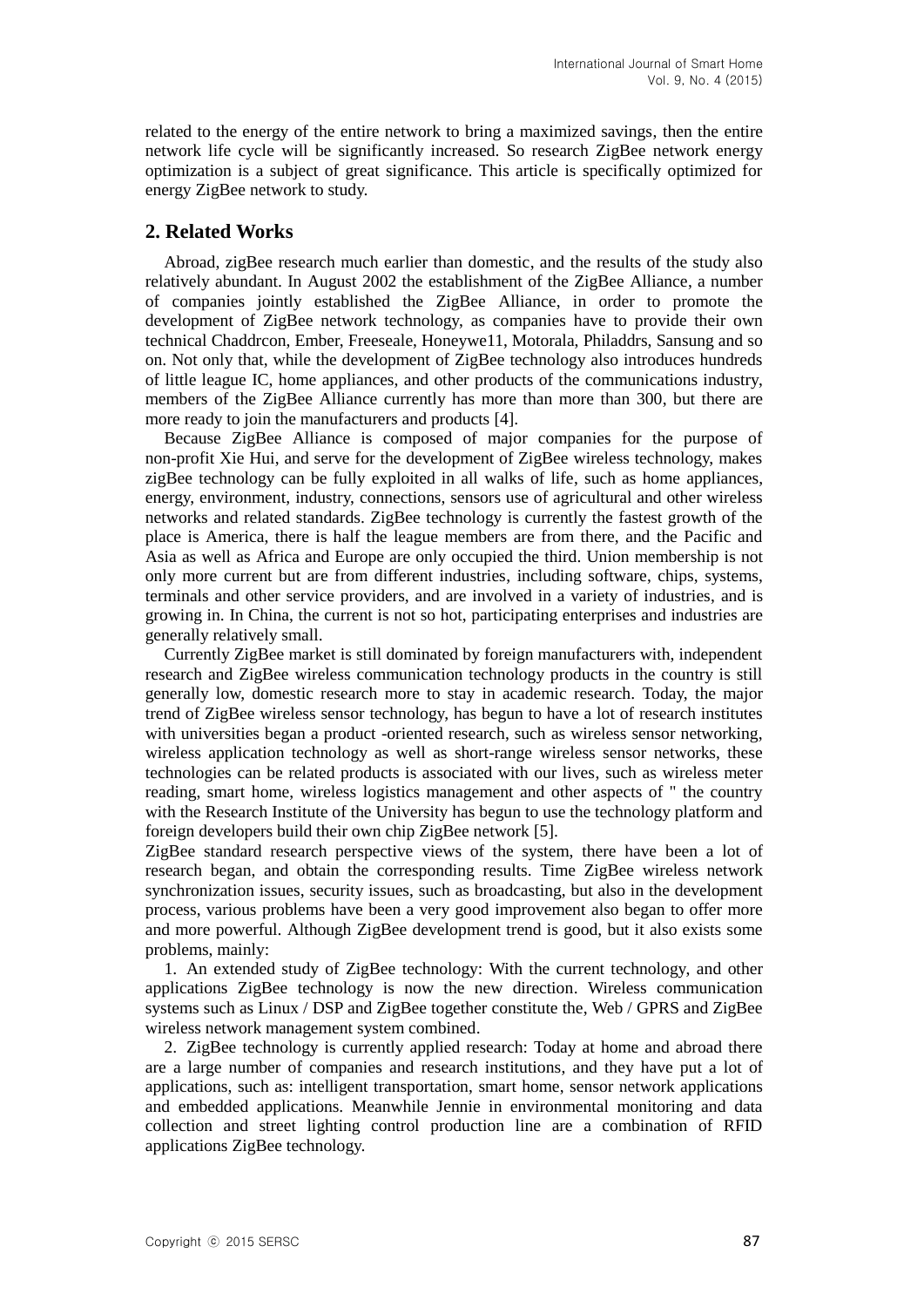3. Performance ZigBee network: current research is focused on the performance of ZigBee networks in 802.15.4 ZigBee networks, competitive energy consumption and throughput times, in different communication parameters, stability and ZigBee communication status of the entire network. In the case of low load, ZigBee network in order to increase the life cycle of the network to adjust the energy consumption of the node.

4. ZigBee network routing algorithms: ZigBee -based network routing algorithm is AdHoc demand distance vector (AODv algorithm), so zigBee network in the establishment of a mesh network and data transmission more similar with AdHoc. From the traditional path algorithm AODV route discovery and overhead perspective, a dense network node will directly affect end packet delay and delay, the performance of the network will have some interference, so improving the efficiency of routing algorithm is very necessary, nowadays many domestic journals and papers already have made a very good improvement for the AODV routing algorithm.

It seems safe, ZigBee wireless communication technology network using a shared radio channel, so certainly there are some security risks, such shared wireless channel is vulnerable to outside attack and difficult to carry out prevention and tracking.

In the Access Control view, there are many problems, typically a terminal exposure, presence of multi-network sharing, fairness and other access methods, although more or less provides some techniques and methods, but still not well solution.

It seems in energy control, wireless sensor networks there is no fixed infrastructure support, and the power supply system is only powered by batteries, so it is easy because the node excessive energy consumption and death. Therefore, the energy consumption of the network, network energy efficiency, network segmentation and avoid premature depletion of energy nodes is the focus of the study. Energy for the primary current control mode network with nodes in the sleep state to selectively adjust the output power, and the use of some of the energy saving node routing mechanism [6].

# **3. Proposed Scheme**

ZigBee network layer specification developed by zigBee Union, it is primarily to achieve the formation of the network, the new node joins the network to assign addresses, route discovery and route maintenance and other functions, can support a variety of network topologies. ZigBee ZigBee routing algorithm is the core of the network layer. ZigBee network supports three major network topology: Star (Star), tree (Cluster-Tree), mesh (Mesh) structure. Figure 1.

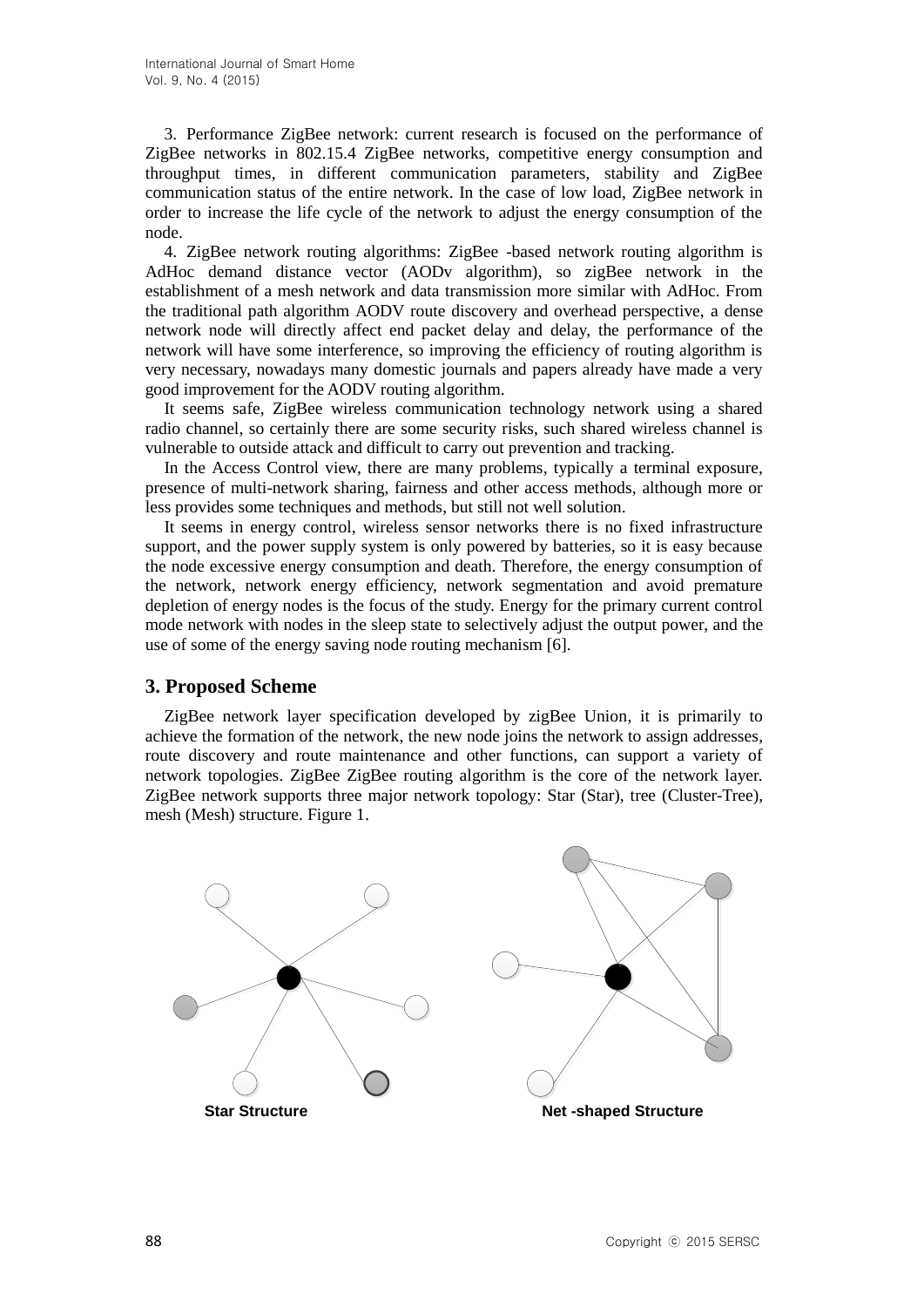

#### **3.1 ZigBee Network Networking**

In zigBee network, only the central coordination point can create a new ZigBee network. When the central coordinator wanted to create a new network, first, the probe scanning IEE802.15.4 energy (energy detection scan), and the active scanning (active scan), the network is not detected to select a free channel or at least the detected channel network, and then determine their 16-bit network address, network PAN identifier (PANIdentifier, pANID), network topology parameters, wherein the unique identifier is a network PANID this channel, this channel should not therefore PANID detected PANID conflict network. After the parameters selected, ZigBee center coordinator will be able to accept other nodes to join the network [7].

When a node in the network does not want to join the current network to join, they would nodes in the network sends an association request, if the request is received by the node associated with the ability to accept the other node to its child nodes, on this node is assigned a unique network the 16-bit network address, and send the associated response, after receipt of the response associated with this node successfully joined the network, and can accept the associated other nodes. After a node joins the network, his PANID flag is set and the center coordinator the same identity. Whether a node having the ability to accept the other node associated with it, this node depends on the available resources, such as storage space, or energy. If the nodes in the network wants to leave the network. You can also send a request to disassociate the parent node, the parent node receives disassociated response after they leave the network can succeed. However, if this node has one or more child nodes, in which from before opening the network, we must first release all child nodes and their associated, shown in Figure 2.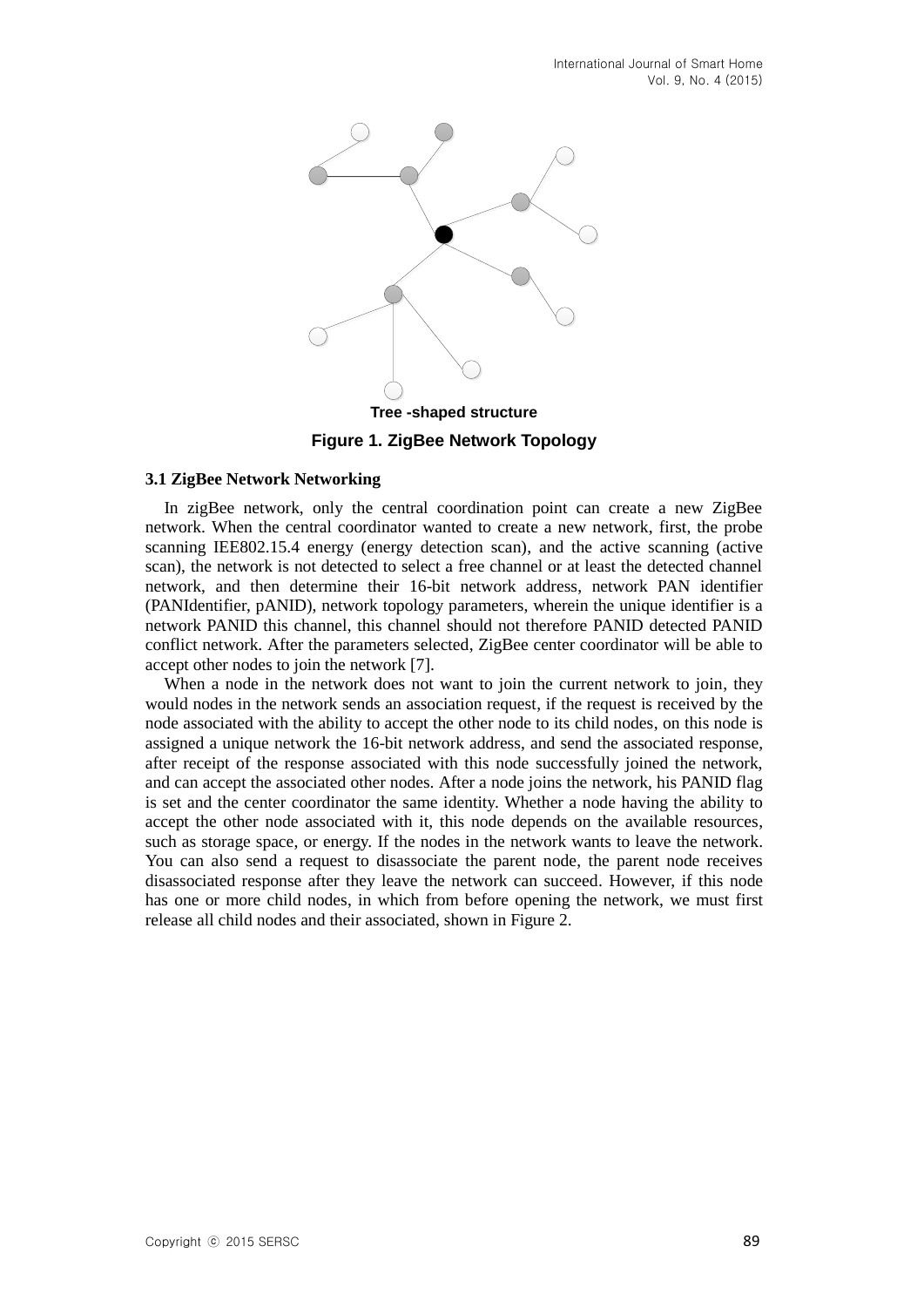International Journal of Smart Home Vol. 9, No. 4 (2015)



**Figure 2. Nodes Join and from the Network Diagram**

#### **3.2 Classification of Energy Efficient Routing Algorithm**

Nodes in the network, either in the communication state, or in idle state. When the node data is being transmitted or received, the communication state; data transmission is not performed when the node is in an idle state, but this time also consumes energy. According to node status of different energy efficient routing algorithms can be divided into two categories: energy consumption saving routing algorithm under the communication status and saving routing algorithm energy consumption in idle state.

Save routing scheme of the energy consumption of communication state includes two aspects: one is to find the source node to the destination node route with the lowest overall energy consumption. The specific method is to control the transmission power of the node to ensure the normal transmission of data packets to reach minimum power, by reducing the total transmission power of the path to save battery energy of the node, so as to reduce the energy consumption of the overall purpose of the network, if each node same transmission power, looking for the smallest total transmission power routing becomes to find the minimum number of hop routing. This type of routing protocols MTPR (Minimum Total Transmission Power ROuting), PARO (Power Aware Routing Optimization) and COMPOW (Common Power) algorithm.

On the one hand is to make the network node balanced energy consumption, requires looking to select a high residual energy involved in relaying node routing, while avoiding the use of the remaining battery energy shortage added routing node, to avoid depletion due to low power nodes battery energy exits the network caused by network segmentation phenomenon. This type of routing protocols LEAR (Loeal Energy-Aware Routing), EDDSR (energy-dePendentDSR), MBCR (Minimum Battay Consumption Routing) and so on.

Save energy consumption routing protocol major consideration in the idle state without affecting the normal communication, try to adjust to the sleep mode or shutdown mode to save energy consumption. This type of routing protocols GAF (Geographic Adaptive Fidelity), based on the coordination of energy, such as geographic routing algorithm span.

#### **3.3 Energy Efficient Routing Algorithm Strategy**

Routing algorithms typically use some traditional metrics to select the route, such as DSR, TARO, AODV so as to minimize the number of hops routing strategy; DARPA (Defense AdVanced Research Project Agent) combined with a minimum number of hops and link quality for the selection of routing policy; SRA (Shortest Routing Algorithm) places the message and delay overhead as routing policy and so on. In these routing protocols, traffic more or participate more data packets and control packet forwarding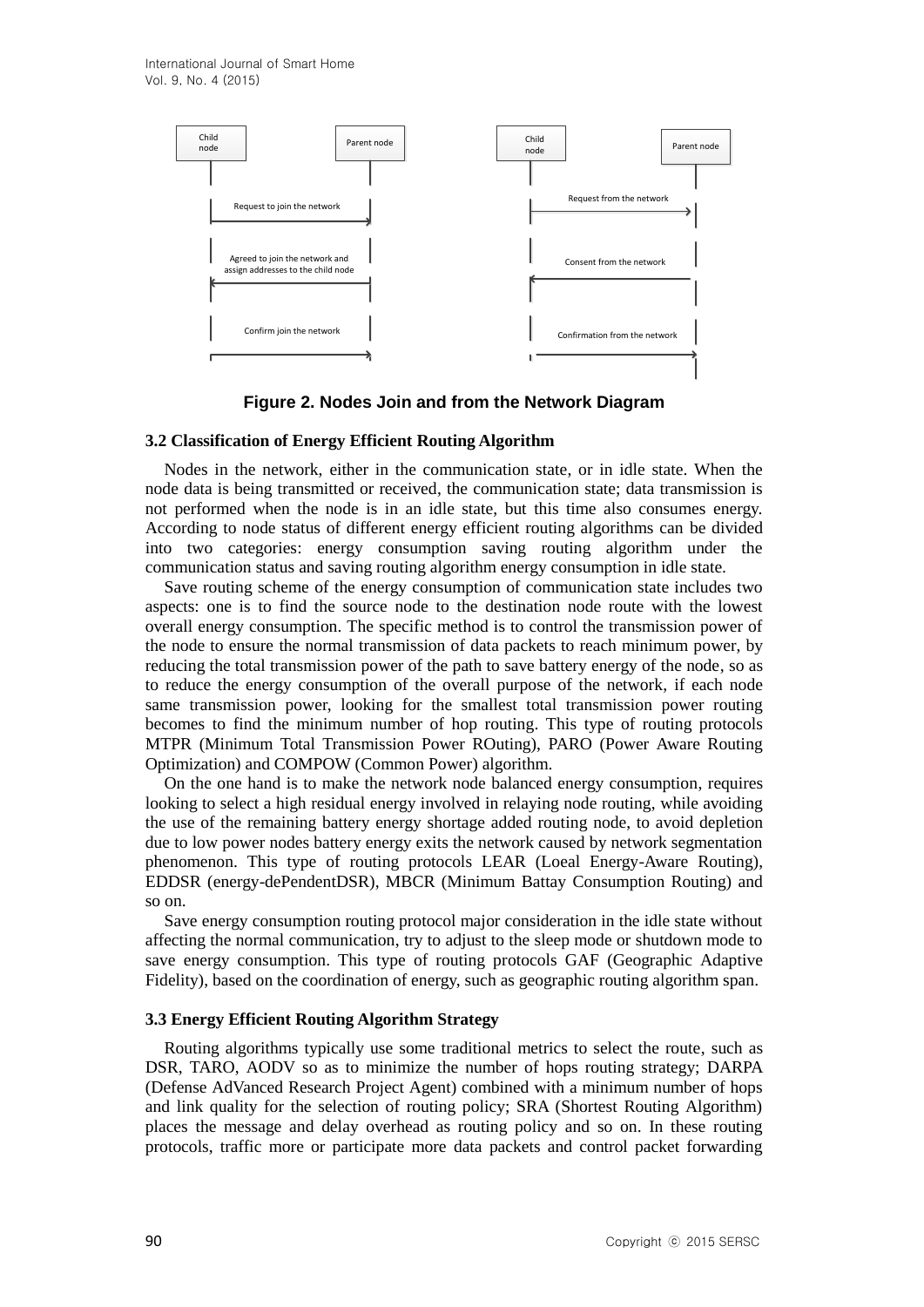node easy compared to other nodes in the network run out of battery power too quickly may cause network segmentation, have a negative impact on the life of the network. Following a brief introduction of several considerations node energy efficient use of routing policies [8].

(1) minimizing the total energy consumption path

This is a more direct method of network energy consumption savings. The basic idea is to make the packet through the path of the total energy consumption of all links is minimized. If each link is equal to the energy consumption, the index corresponds to the minimum number of hops. This strategy allows the total energy consumed by each packet is minimized, but its main disadvantage is that the nodes in the network may result in uneven consumption of energy, leaving the part of the node depletes battery energy faster than other nodes.

In the network topology shown in Figure 3, if the two want to send data node sending data node 5, node 3 node 6 will want to select a node O as an intermediate routing node, so that node 0 would be premature because the business is too large depleted their energy, resulting in network partitioning, so you cannot really achieve the purpose of the extension nodes and network lifetime.



**Figure 3. Energy Efficient Routing Strategy Schematically**

(2) maximize the time delay network split occurs

The goal of the strategy is to make the energy consumption of nodes in the network balanced as much as possible to postpone the moment network segmentation arise. The basic approach is likely to cause the network to find the split node, to minimize the traffic to these nodes, to maximize the life of these nodes, thereby maximizing the time the network partition occurred. However, if the request meet the high throughput and low latency, which is difficult to be optimized.

(3) Minimize residual energy level between nodes

The policy requires the residual energy of nodes in the network as much as possible to maintain the same, and thus life as equal as possible to ensure the nodes in order to achieve balanced network energy consumption and prolong the life of the destination network. But the path of the total energy consumption of the policy may not be possible to select the least.

(4) The maximum and minimum residual energy routing

There are multiple nodes on each path, and the residual energy of nodes may differ from each path selected minimum energy remaining nodes to represent the path of the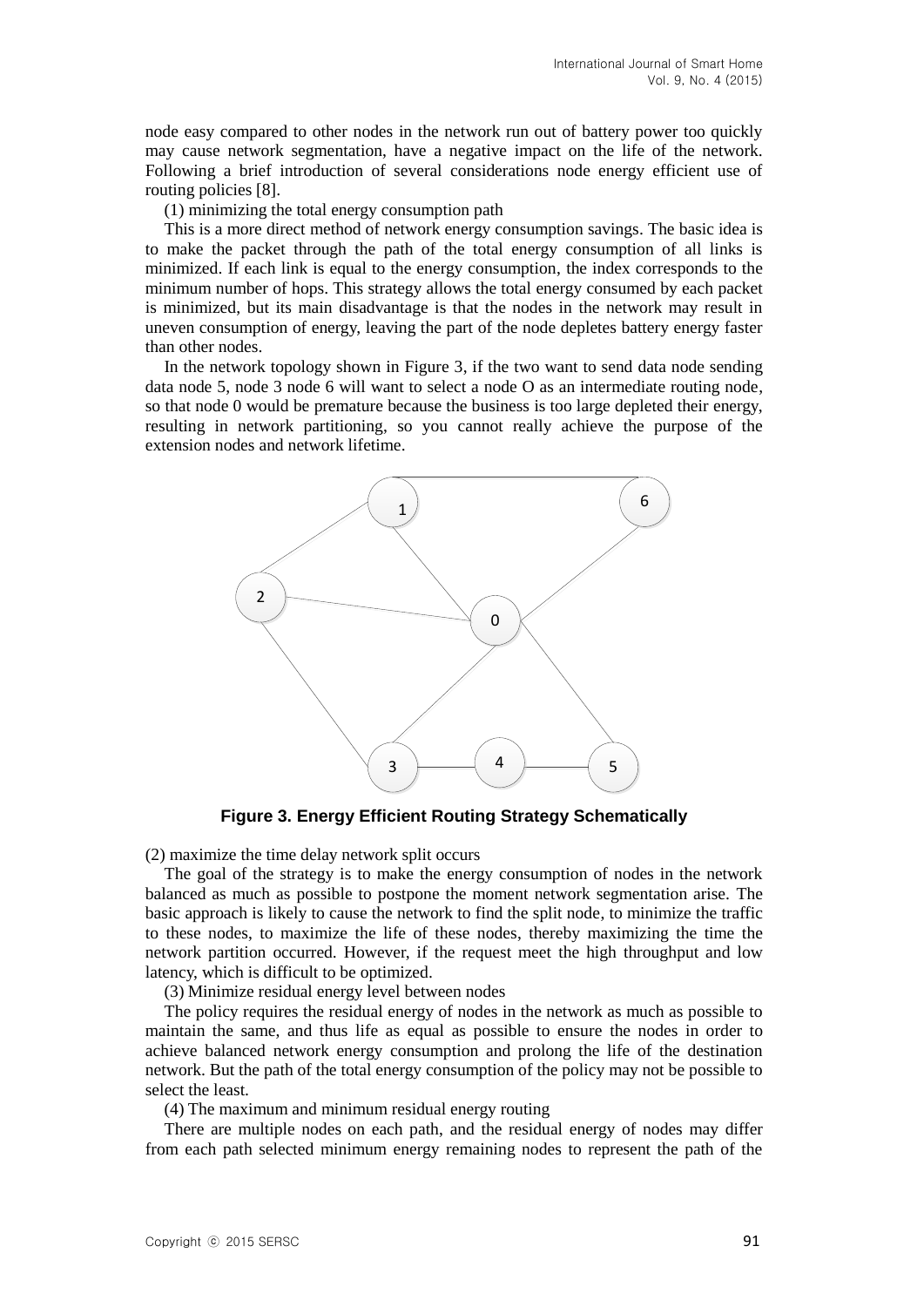available energy. Maximum and minimum residual energy strategy is to choose the path of maximum available energy path.

(5) Minimizing the overhead of each packet

Assuming the cost function  $f(x_i)$  represents the node i, where  $x_i$  in the value of the residual energy of the current node, then after the node  $n_1, n_2...n_k$  (the source node  $n_1$  to the destination node  $n_k$  ) the packet overhead j is:

$$
C_j = \sum_{i=1}^{k-1} f(x_i)
$$

This policy aims to minimize the overhead  $c_j$  of packet j, so you can define the cost function represents the probability of participating nodes to forward packets size, the smaller  $f(x_i)$  the greater the probability of participating nodes to forward packets, defined as follows

$$
f(x_i) = \frac{1}{x_i}
$$
  
\n
$$
C_{\text{warming}} = \frac{\beta}{f(x)} \sqrt{\text{energy}}
$$
  
\n
$$
f(x) = \frac{N_{\text{total}} \times x}{N_{\text{total}} - x} (1 \le x \le N_{\text{total}})
$$

At this time, if the residual energy value is larger, the smaller the node cost, the possibility of greater involvement of the packet forwarding the contrary, if the value of the residual energy is smaller, the greater the cost of the node, the greater the possibility of involvement of the packet forwarding small, you can try to avoid the use of this strategy routing node residual energy value is small, thereby maximizing the life of all the nodes in the network.

In short, no matter what kind of energy efficient routing strategies are not guaranteed at all of the network scenario is optimal under these different circumstances the performance demonstrated by the routing algorithm is different, depending on the network and therefore the need to choose what kind of energy efficient routing algorithms.

### **3.4 Improved Algorithm Proposed**

ZigBee tree routing algorithm only considering the relationship between the forwarding node and parent and child nodes between nodes, but ignored the neighbors. So there are some problems, for example, even if the destination node within hop on the sending node, the data packets must be transmitted to the destination node along the tree topology, but cannot be directly transferred to the destination node. In addition, if you frequently need some nodes transmit data, these nodes may prematurely exhausted battery power, resulting in network shortened life expectancy.

However, if the node is only considered when selecting routing hops, but also easy to make some nodes due to the larger volume of business and prematurely depleted battery power. Node receiving and forwarding packets need to consume battery power, battery power is depleted node can no longer participate in forwarding packets. Run out of battery power nodes can easily affect the performance of the network, on the one hand, the depletion of battery power node itself will not be reused; on the other hand, network connectivity will deteriorate easily lead to network partitioning.

### **3.4.1 Neighbor Table Design**

If two nodes can communicate directly within the hop range, we say that two nodes are neighbors. Due to the small storage capacity RFD devices, so only FFD device storage for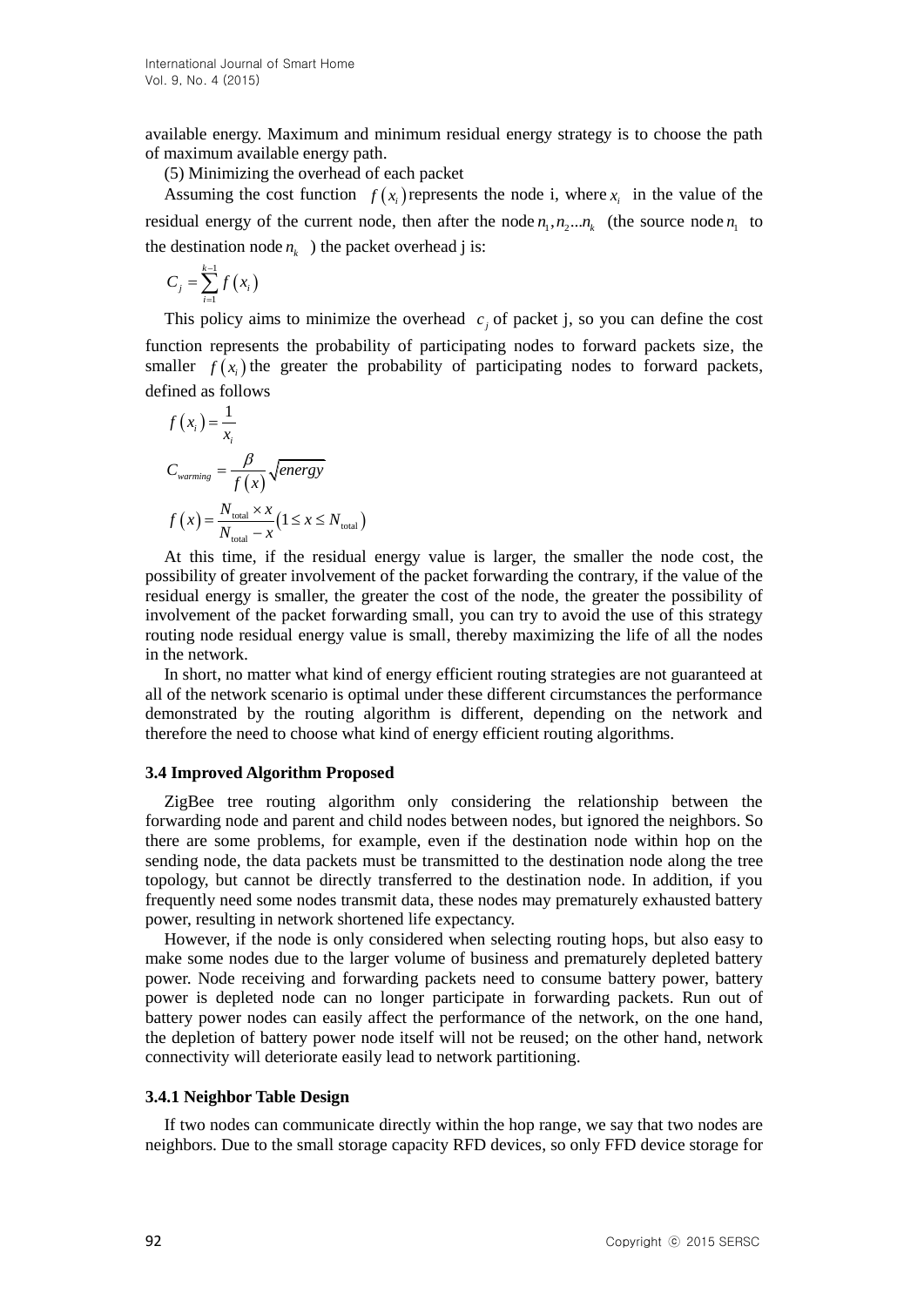its entire neighbor list, RFD devices do not need to store their neighbor list.

Each node in the network through the neighbor list FFD nb-list, record the points and other points of adjacency. The neighbor list entries as shown in Table 1:

| <b>JDDRnb</b>                       | nп | Npower |
|-------------------------------------|----|--------|
| In nb-list, there are three fields: |    |        |

ADDRnb: neighbor node address.

DT: make Japanese home node device type, l said the neighbor nodes FFD device with routing function ; O indicates that the neighbor node D devices that do not have routing capabilities, carried only send and receive data.

Npower: residual energy value of the neighboring nodes.

#### **3.4.2 Node Residual Energy is Defined**

We first node is divided into two different regions in accordance with its remaining battery power:

(l) Standard Area: If the residual energy value is greater than the current node *Cwarming* , it is located in the standard area. FFD node can participate in the region of the forwarding data.

(2) the warning area: If the residual energy value is less than the current node  $C_{warming}$ , it is located in the warning area. When the data transmission node try to avoid the area.

Initial energy is assumed that the node energy,  $C_{\text{warming}}$  are set as follows:

$$
C_{\text{warming}} = \frac{\beta}{f(x)} \sqrt{\text{energy}}
$$

Where  $\beta$  in for a particular coefficient, the value function is to slow the rate  $C_{\text{warming}}$  of decrease (the value of the simulation experiment, we set  $\beta = 2$ ). Is a function  $f(x)$  that varies with the change in x, which is set as follows:

$$
f(x) = 1 \quad \text{when} \quad x = 0
$$
\n
$$
f(x) = \frac{N_{\text{total}} \times x}{N_{\text{total}} - x} (1 \le x \le N_{\text{total}})
$$

Which  $N_{\text{total}}$  refers to the total number of nodes in the network, is a constant and x is a variable.

Since  $C_{\text{warming}}$  an inverse relationship with the formula  $f(x)$ , can be introduced  $C_{\text{warming}}$ as a decreasing function with respect to x, *Cwarming* with the increase of x decreases, while  $N<sub>total</sub>$  decreases to a certain level, some of the nodes may be located in the warning region has become the standard of the node to continue to be used. When x is close to  $N_{\text{total}}$ ,  $N_{\text{total}}$  close to zero, then you can put the death is still below the node  $C_{\text{warming}}$  as a node, and the  $C_{warming}$  decreasing magnitude smaller. This descending speed is set in line with the actual condition of the network nodes of energy, energy is more adequate start node, can be relatively fast, but the node *Cwarming* is generally lower in the case of energy.

#### **3.4.3 Routing Initialization Algorithm**

In the initialization phase, the center coordinator network is assigned a unique network address for each node based on network address allocation mechanism described in the previous section. Each network node itself FFD initialization neighbor list nb-list, to record information about all neighbors. FFD node and each of the remaining energy will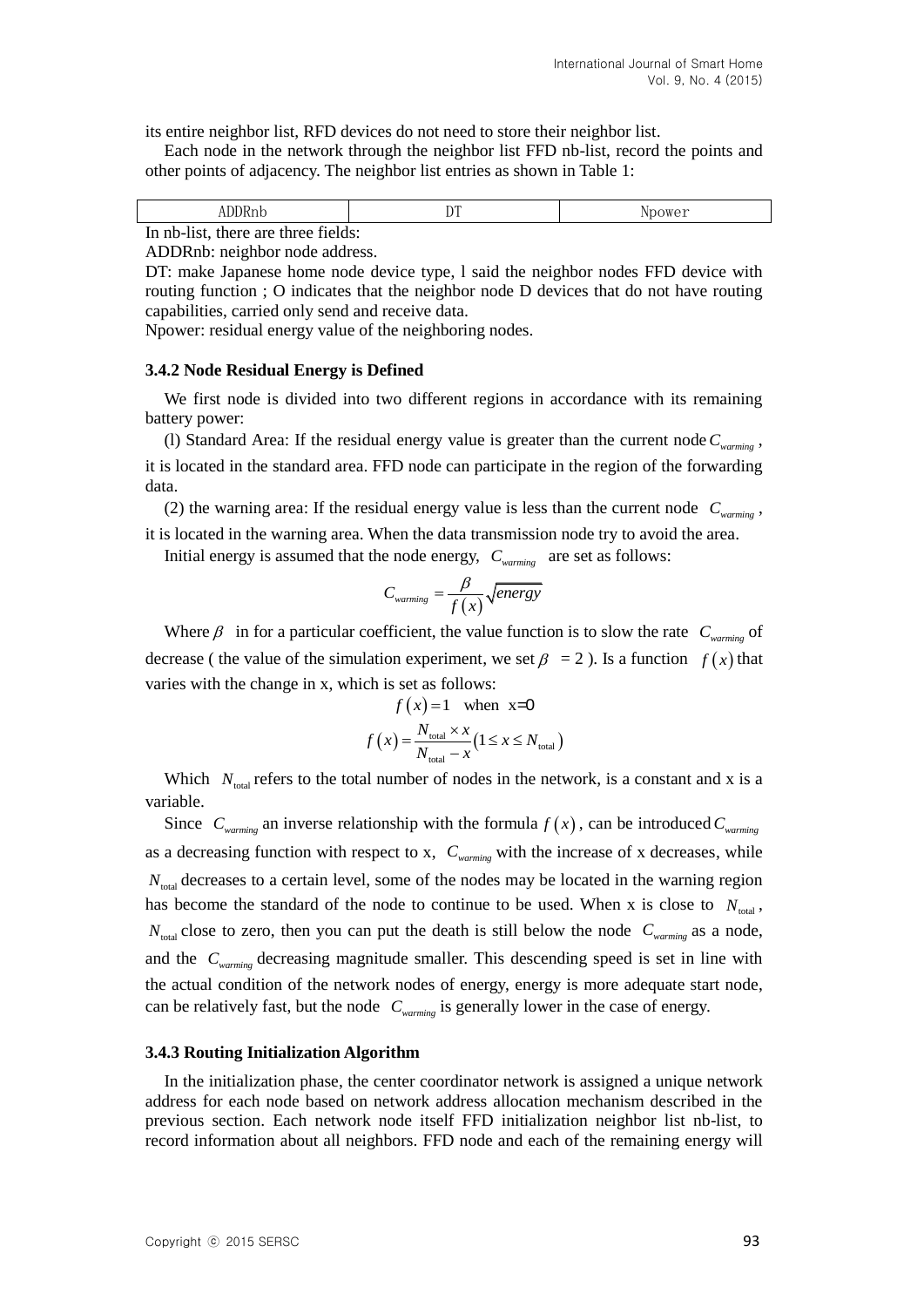be the value of its threshold value *Cwarming* has been defined in comparison, it is determined that the node is located in the region so that when the data transmission is involved in the forwarding of data is determined.

FFD node such standard zone when it receives a packet, it can find its neighbor list, select the FFD node all standard areas, and in which to select a small number of routing hops neighbor as the next hop.

### **4. The Experimental Results and Analysis**

For general computer network, we usually adopt the applicability of simulation and actual physical measurements to measure a combination of new protocols and methods. But for ZigBee networks, due to its own characteristics, physical measurements in many environments is not feasible, then the computer simulation becomes an important means of ZigBee sensor network performance evaluation.

Our study OMNET ++ (Objective Modular Network TestBed in C ++) network emulator as a simulation tool. It is the Budapest University of Technology Telecommunications Institute developed an object-oriented distributed event simulation tools. It can be used for communication protocols, modeling and simulation of multi-processor computer networks and distributed systems, management systems and so on. It provides support for wireless network simulation, in the current theoretical research of wireless networks, are widely used.

Improved algorithms by simulation and traditional tree routing algorithm compared, the focus is to compare the overall network energy consumption and the number of nodes in the transmission failure. Simulation results show the effectiveness of the improved algorithm.

The simulation tool uses Omnet  $++ 3.2$ pl. Network covers an area of 500  $*$  550m, the number of network nodes is set to 30, the data length of the bag are 512B, channel bandwidth of 3Mbps, the initial energy of the nodes are 10000J. We set  $Cm = 4$ ,  $Rm = 3$ ,  $Lm = 4$ . The simulation results shown in Figure 4 and 5.



#### **Figure 4. Network's Overall Energy Consumption Curve Changes Over Time**

In Figure 4, the curve 1 represents the conventional tree routing algorithm runs that overall energy consumption of the network, the curve 2 represents the improved algorithm runs herein the total energy consumption of the network. Since the introduction of the improved algorithm neighbor list, in the routing process took into account the routing hops and node residual energy, try to choose a path to a local minimum routing hops for data transmission, while avoiding the transmission of data to lower energy nodes, thereby saving energy.

In Figure 5, curve 1 represents the number of deaths traditional tree node network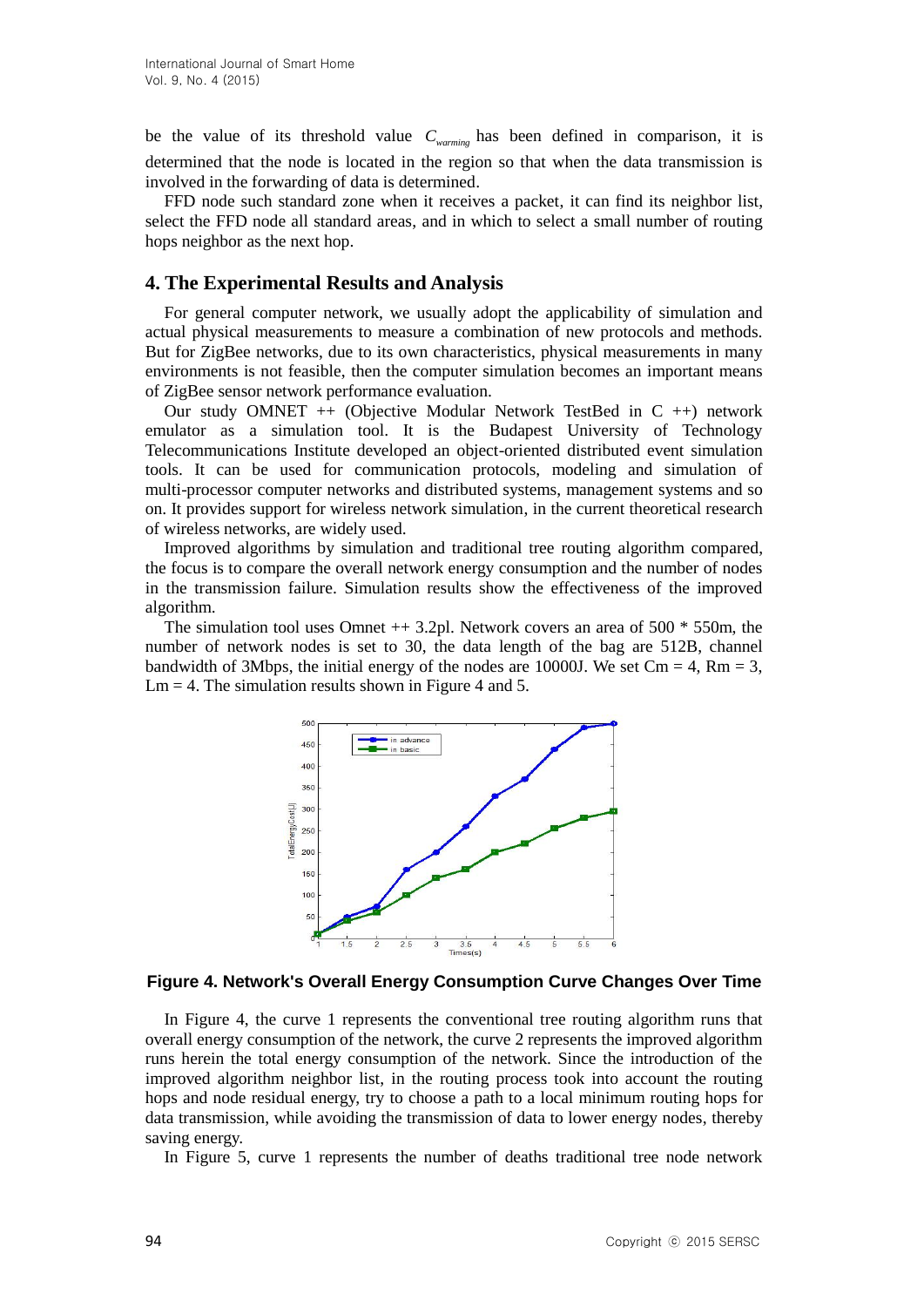routing algorithm is running, Curve 2 represents the death of the number of nodes in this article to improve the algorithm runs the network. Initial stage, the energy of each node are sufficient, the node does not produce the death, with the growth time for the network, some of the node as a forwarding node frequently consumed a lot of energy, a conventional tree routing algorithm does not consider the residual energy of the node time value, so there are deaths node earlier than the proposed algorithm. Improved algorithm of this paper to avoid the residual energy due to the low node, select the node energy more data forwarding, so avoiding premature death of individual nodes, the survival time load balancing of the network, to maximize network.



**Figure 5. Died in Network Nodes is Changing with Time Curve**

### **5. Conclusion**

For traditional ZigBee tree routing, we propose an energy -balanced ZigBee tree routing based on improved algorithm based on the traditional tree routing algorithm, the introduction of a neighbor table, in the data transfer process, considering the routing hops and node residual energy, and timely adjustments to the critical value  $C_{\text{warming}}$ , which makes the energy consumption of the network to reach equilibrium. Simulation results show that the algorithm can effectively avoid the low-energy nodes transmit data, saving overall energy consumption of the network, extend the life of the network. However, the algorithm in the routing process is considered only a partial routing hop optimized routing hops without considering the entire path optimization. In future work, to provide more in-depth study of routing hops, making ZigBee tree routing more optimized.

# **Reference**

- [1] B. N. Zigbee "Bluetooth Strengths and weaknesses for industrial applications, em", Computing & Control Engineering Journal, vol. 16, no. 2, **(2005)**, pp. 20-25.
- [2] P. Baronti, P. Pillai, V. W. C. Chook, *et al.*, "Wireless sensor networks: A survey on the state of the art and the 802.15. 4 and ZigBee standards", Computer communications, vol. 30, no. 7, **(2007)**, pp. 1655-1695.
- [3] A. Z. ZigBee, "Architecture overview", 2006-04-07], **(2005)**, http://www.zigbee. org/zigbee/en/events/documents/April2006\_ESC\_Presentations/043120r11ZB\_TAG-ZigBeeV1-0Archi-t ecture% SB 1% SD. pdf.
- [4] D. Egan, "The Emergence of ZigBee in building automation and industrial controls", Computing and Control Engineering, vol. 16, no. 2, **(2005)**, pp. 14-19.
- [5] E. J. Fresh, "Approaches Promise Wireless Quality and Reliability Improvements", **(2014)**.
- [6] D. Görgen, H. Frey, J. K. Lehnert, *et al.*, "Marketplaces as Communication Patterns in Mobile Ad-Hoc Networks", Kommunikation in Verteilten Systemen (KiVS), Springer Berlin Heidelberg, **(2003)**, pp. 183-194.
- [7] L. Song and D. Hatzinakos, "Architecture of wireless sensor networks with mobile sinks: Sparsely deployed sensors", Vehicular Technology, IEEE Transactions on, vol. 56, no. 4, **(2007)**, pp. 1826-1836.